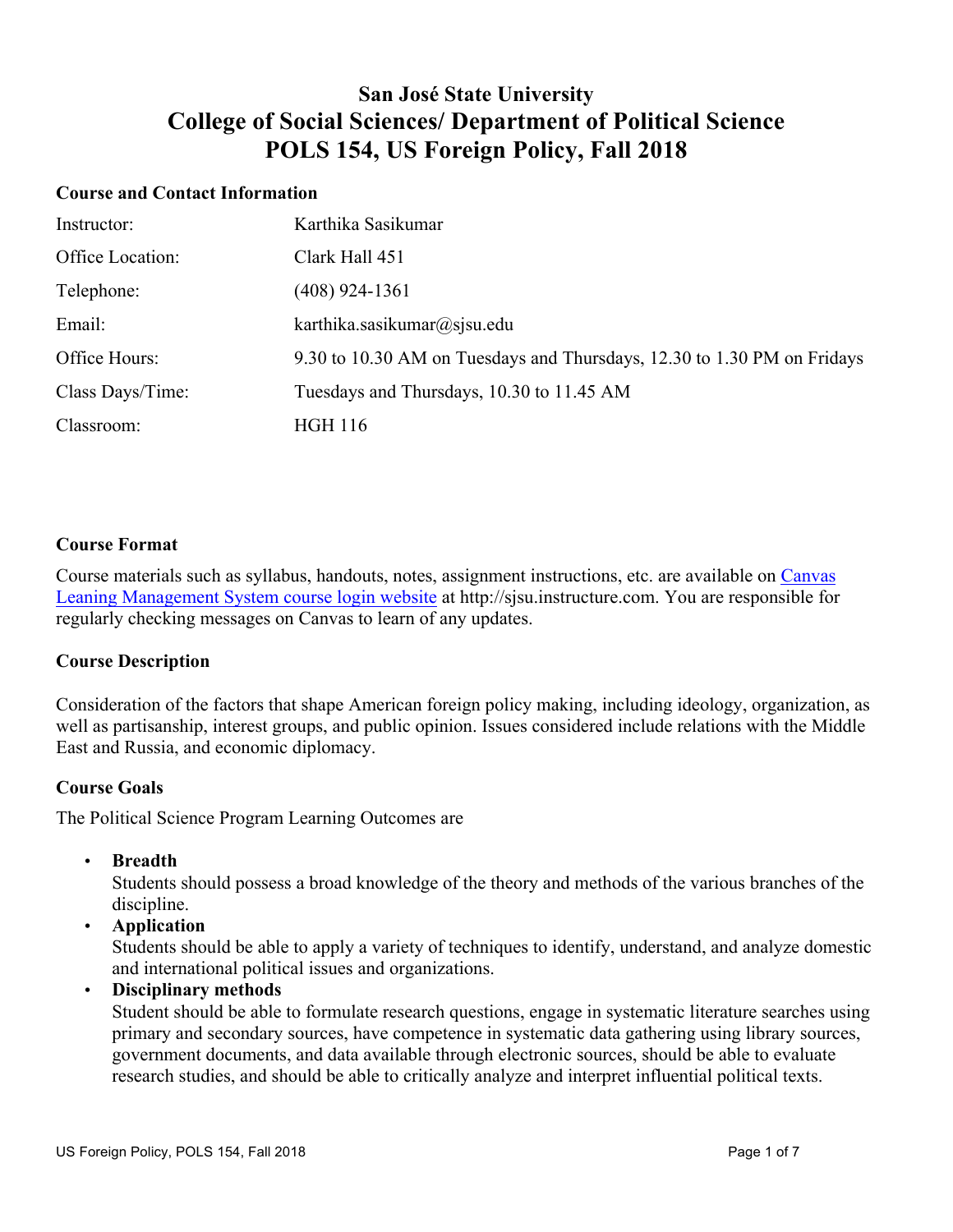## • **Communication Skills**

Students should master basic competencies in oral and written communication skills and be able to apply these skills in the context of political science. This means communicating effectively about politics and/or public administration, public policy, and law.

#### • **Citizenship**

Students should acquire an understanding of the role of the citizen in local, state, national, and global contexts and appreciate the importance of lifelong participation in political processes.

#### **Course Learning Outcomes (CLO)**

CLO1: Students will examine primary documents and connect them with their historical context as well as contemporary events.

CLO2: Students will apply knowledge of US government procedures and academic theories to a realistic crisis scenario.

CLO3: Students will evaluate theories of the motivations behind US foreign policy by applying the theories to historical events.

CLO4: Students will define key terms in the academic study of US foreign policy.

## **Required Texts/Readings**

There is no textbook for the course. All readings and other required resources, such as videos, will be available on Canvas under Modules. If you are unable to access them, it is your responsibility to inform me at the earliest. Full citations for the articles and videos are provided in a separate document on Canvas.

#### **Course Requirements and Assignments**

Success in this course is based on the expectation that students will spend, for each unit of credit, a minimum of 45 hours over the length of the course (normally 3 hours per unit per week with 1 of the hours used for lecture) for instruction or preparation/studying or course related activities including but not limited to internships, labs, clinical practica. Other course structures will have equivalent workload expectations as described in the syllabus.

| <b>CLO</b>    | <b>Assignment</b>              | <b>Points</b> | Due date    |
|---------------|--------------------------------|---------------|-------------|
|               | Module reports                 | $11x3 = 33$   | various     |
|               | Midterm exam                   | 15            | Oct 2       |
| 1 & 4         | Class participation            | 7             | various     |
| 3             | Economic policy analysis short | 10            | Sep 25      |
|               | paper                          |               |             |
| $\mathcal{R}$ | Security policy analysis short | 10            | Dec 4       |
|               | paper                          |               |             |
| 2             | Simulation                     | 10            | Nov $1-8$   |
|               | Final exam                     | 15            | December 12 |

#### **Course Requirements and Assignments**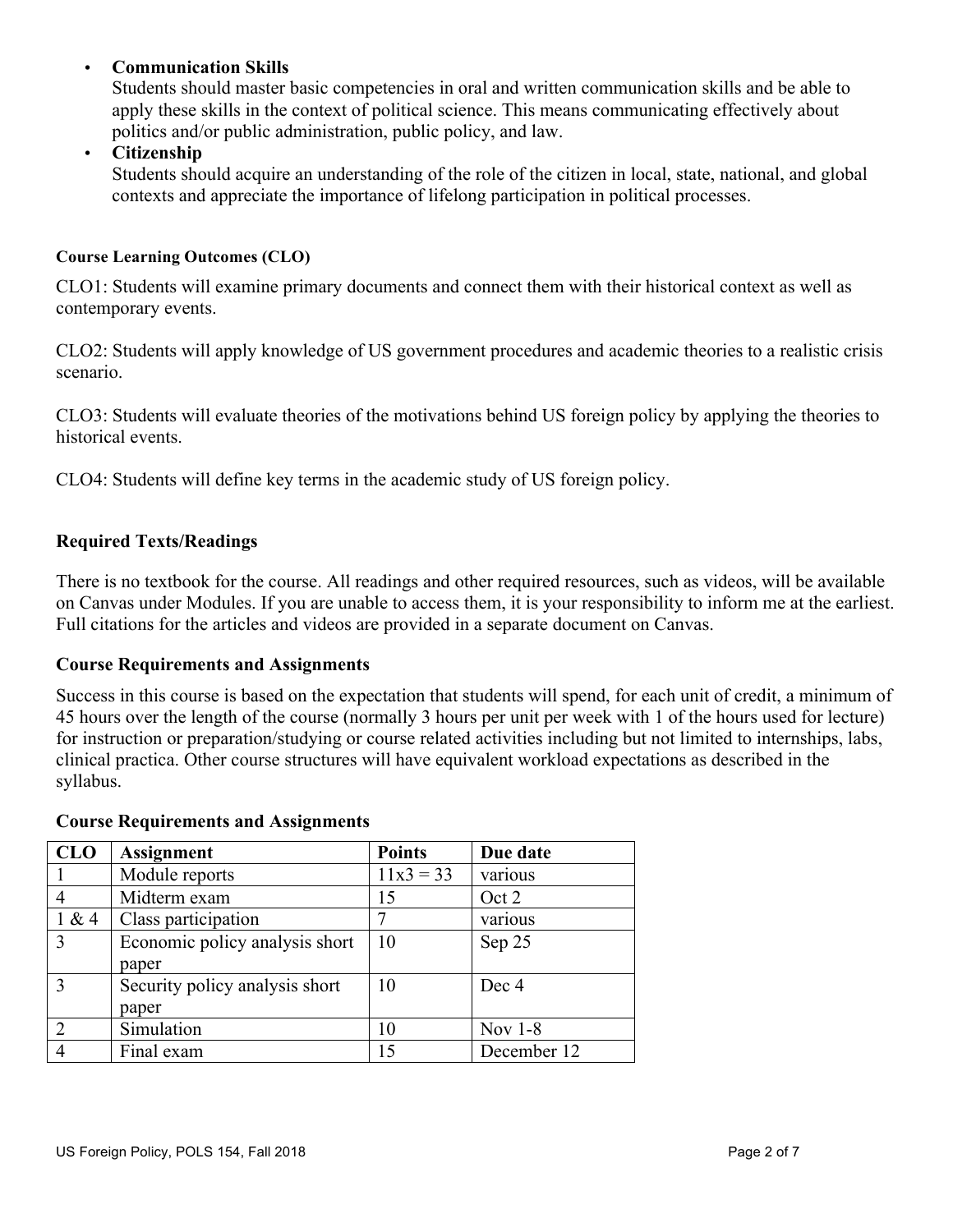Success in this course is based on the expectation that students will spend, for each unit of credit, a minimum of 45 hours over the length of the course (normally three hours per unit per week) for instruction, preparation/studying, or course related activities, including but not limited to internships, labs, and clinical practica. Other course structures will have equivalent workload expectations as described in the syllabus.

#### **Final Examination or Evaluation**

The final exam will be an in-class, closed book exam for 75 minutes. It will consist of 20 short answer questions and one essay of approximately 500 words.

## **Grading Information**

All grades, including extra credit points, will be available on Canvas. Each assignment, including class participation, will have a specific rubric indicating the criteria that will be used in grading. Please make sure to read this before submitting your assignment. As per the Family Educational Rights and Privacy Act, I cannot discuss your grades via email. You must visit me during office hours, or make an appointment to discuss grades.

## **Classroom Protocol**

This is an upper-level course, therefore, I expect students to take responsibility for their educational experience. While attendance is not mandatory, a substantial percentage of your grade depends on your participation in class. You do not need to inform me about absences in class, unless you will be missing a graded activity and wish to re-take it. In those cases, you will need to provide a valid reason and be prepared to back it up with documents.

While in class, I expect you to have all electronic devices powered off. The use of cellphones, laptops, or tablets is not required or allowed in class. The only exception to this is in the case of student disability or dire emergency (please consult with me).

Expect to be called on, by name, in every class. Research has shown that active participation in class is more effective than passive listening for mastering the material. In addition, debating social issues in a civil manner is one of the learning outcomes for this course. To this end, please engage with the instructor and classmates in a manner that shows you are prepared to defend your viewpoint politely and reasonably; and that you are prepared to listen to others' viewpoints.

Please note that since this is a class about politics, there will (hopefully) be heated discussions. During these discussions, I may pose questions or make arguments that reflect various opinions. These questions or arguments need not be based on my personal convictions. My goal is to keep my own opinions out of the picture and create a positive learning experience for all. If you are concerned about the tone or content of class discussion, please contact me outside class.

## **University Policies**

Per University Policy S16-9, university-wide policy information relevant to all courses, such as academic integrity, accommodations, etc. will be available on Office of Graduate and Undergraduate Programs' Syllabus Information web page at http://www.sjsu.edu/gup/syllabusinfo/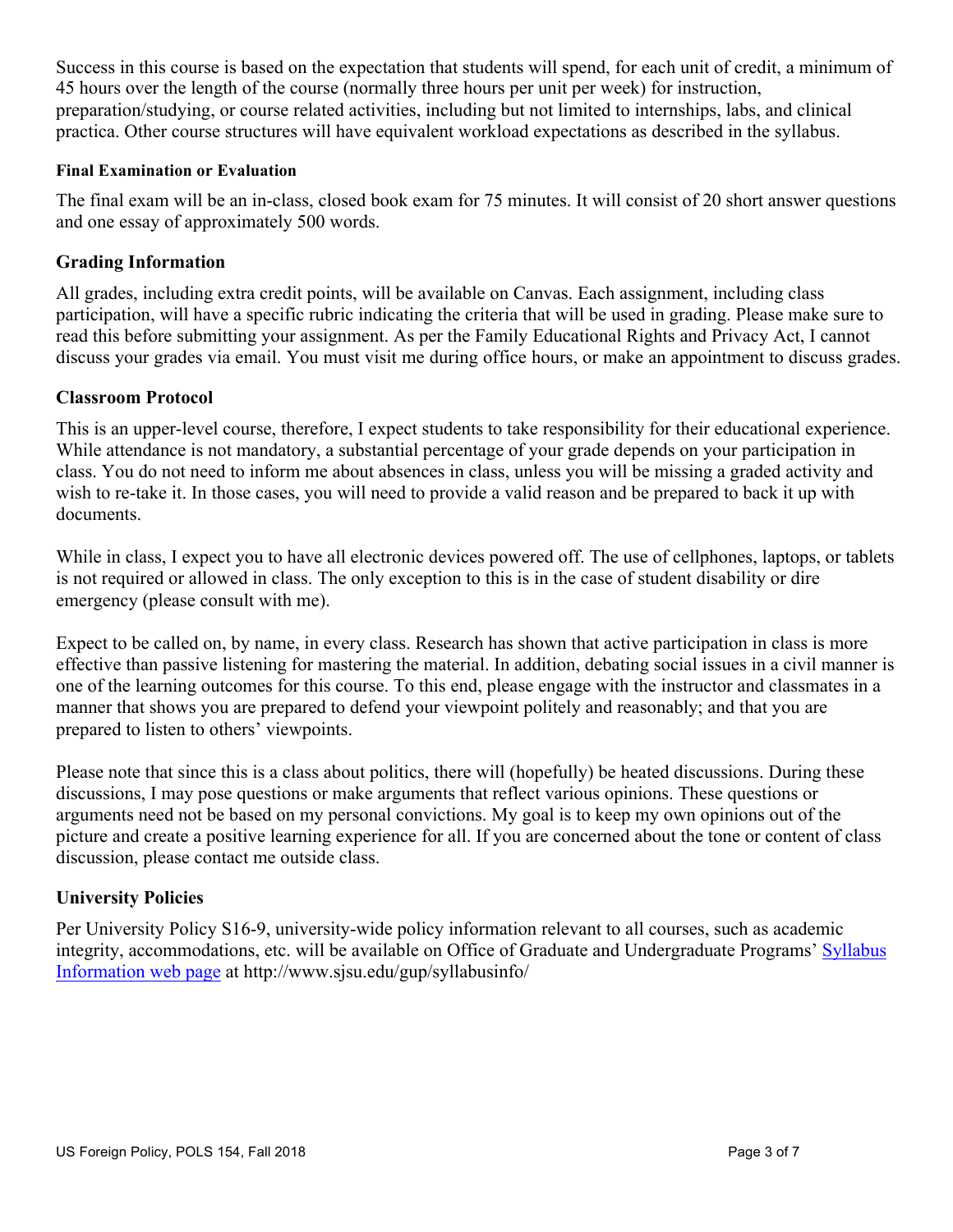# **POLS 154 US Foreign Policy, Fall 2018**

*The schedule is subject to change with fair notice on Canvas Announcements. Some of the videos will be shown in class. You will watch certain others for your Module Reports which are due before class—consult the Assignments on Canvas for details.*

| Week           | <b>Date</b>       | <b>Topics</b>                     | <b>Video</b>                                        | <b>Scholarly</b><br>article           | <b>Primary document</b>                              | <b>Current</b><br>media               |
|----------------|-------------------|-----------------------------------|-----------------------------------------------------|---------------------------------------|------------------------------------------------------|---------------------------------------|
| $\mathbf{1}$   | Aug<br>21<br>(T)  | Introductio<br>$\mathbf n$        |                                                     |                                       |                                                      |                                       |
| $\mathbf{1}$   | Aug<br>23<br>(Th) | <b>Basics</b>                     |                                                     | McCormi<br>ck 6-18                    | <b>Masters</b>                                       | Navarrette<br>Cowan &<br><b>Stone</b> |
| $\overline{2}$ | Aug<br>28<br>(T)  | <b>Basics</b>                     |                                                     | Smeltz<br>et.al. 133-<br>150          |                                                      |                                       |
| $\overline{2}$ | Aug<br>30<br>(Th) | History                           |                                                     | Herring<br>$1 - 10$                   | Washington's Farewell Address (extract<br>on Canvas) |                                       |
| $\overline{3}$ | Sep<br>4(T)       | History:<br>WW II                 |                                                     | Herring<br>541-48,<br>561-70          | FDR's Fireside Chat, 1940                            |                                       |
| $\overline{3}$ | Sep<br>6<br>(Th)  | Cold War:<br>1945-1962            | Cold<br>War<br>Part One                             | Herring<br>598-611,<br>625-29         | Long Telegram                                        | Cohen                                 |
| $\overline{4}$ | Sep<br>11<br>(T)  | Cold War:<br>1963-1979            | Cold<br>War<br>Part<br>Two                          | Logevall<br>473-480,<br>487-90        | Rusk, The Stake in Vietnam                           |                                       |
| $\overline{4}$ | Sep<br>13<br>(Th) | Economics<br>: Bretton<br>Woods   | Video on<br><b>Bretton</b><br>Woods                 | Bordo,<br>read 31-<br>37 and<br>79-85 | Morgenthau                                           | Woodford                              |
| 5              | Sep<br>18<br>(T)  | Economics<br>developme<br>nt      | Wall<br><b>Street</b><br>Journal<br>video on<br>aid | Kevlihan<br>et.al.                    | Interactive map from DoS                             | Swedlund                              |
| 5              | Sep<br>20<br>(Th) | Economics<br>: climate<br>change? | Intervie<br>w with<br><b>Marcus</b><br><b>King</b>  | Lisowski                              | <b>POTUS Statement on Paris Accord</b>               | <b>Hayes</b>                          |
| 6              | Sep<br>25         | Economics<br>: trade              | Winners<br>and                                      | Noland                                | President's Trade Agenda                             | <b>TBA</b>                            |

## **Course Schedule**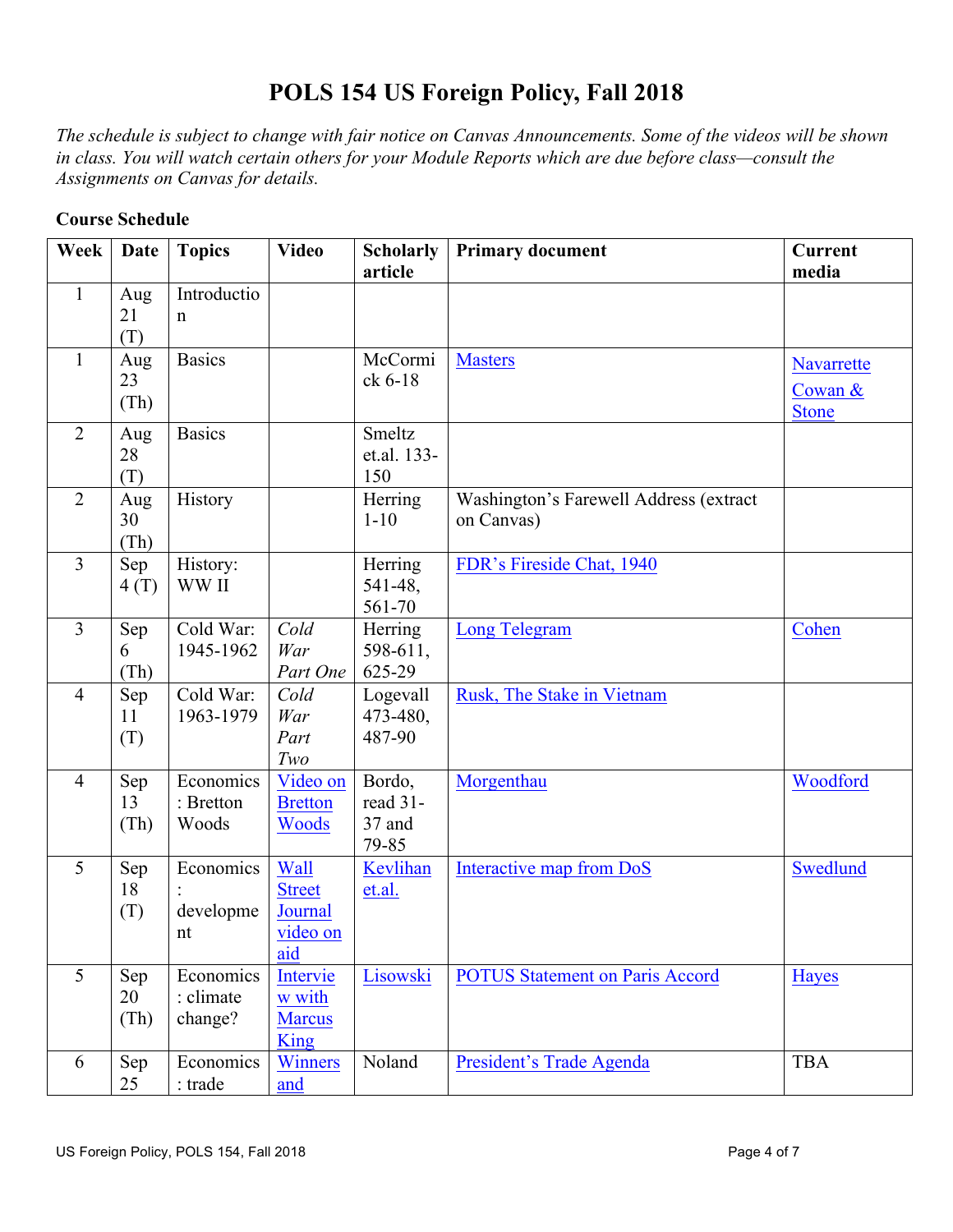| Week           | <b>Date</b>                   | <b>Topics</b>                                 | <b>Video</b>                                                                                                       | <b>Scholarly</b><br>article                       | <b>Primary document</b>                                                                        | <b>Current</b><br>media                              |
|----------------|-------------------------------|-----------------------------------------------|--------------------------------------------------------------------------------------------------------------------|---------------------------------------------------|------------------------------------------------------------------------------------------------|------------------------------------------------------|
|                | (T)                           | wars                                          | losers<br>from<br>tariffs                                                                                          |                                                   |                                                                                                |                                                      |
| 6              | Sep<br>27<br>(Th)             | Economics<br>: currency                       |                                                                                                                    | Helleiner<br>$\boldsymbol{\&}$<br><b>Kirshner</b> | <b>Treasury Department report (or more</b><br>recent)                                          | <b>TBA</b>                                           |
| $\overline{7}$ | Oct<br>2(T)                   | Midterm exam                                  |                                                                                                                    |                                                   |                                                                                                |                                                      |
| $\overline{7}$ | Oct<br>$\overline{4}$<br>(Th) | Muslim<br>world:<br>Afghanista<br>$\mathbf n$ | Charlie<br>Wilson's<br>$War$ (on<br>reserve<br>at the<br>library)                                                  | Crile<br>Chapters<br>$1-2, 15-$<br>17, 27         | 1996 US Embassy Cable                                                                          | O'Sullivan                                           |
| 8              | Oct<br>9(T)                   | Muslim<br>world:<br>Saudi<br>Arabia           |                                                                                                                    | Gause                                             |                                                                                                |                                                      |
| 8              | Oct<br>11<br>(Th)             | Muslim<br>world:<br>Iran                      | <b>America</b><br>$n \text{Coup}$<br>(rent on<br>YouTub<br>e, free<br>on<br>Amazon<br>Prime)<br>—watch<br>$4 - 35$ | Zahrani                                           | <b>National Security Archive Documents</b>                                                     |                                                      |
| 9              | Oct<br>16<br>(T)              | Muslim<br>world:<br>Iran                      |                                                                                                                    | Parsi,<br>read Ch.<br>19 (238-<br>257             |                                                                                                | Sadjadpour                                           |
| 9              | Oct<br>18<br>(Th)             | Special<br>relationshi<br>ps: Israel          | Speech<br>by S.<br>Walt                                                                                            | Mearshei<br>mer $\&$<br>Walt (and<br>responses    | <b>Cardin-Rubio Senate resolution</b>                                                          | News item<br><b>TBA</b>                              |
| 10             | Oct<br>23<br>(T)              | Special<br>relationshi<br>ps: NATO            | <b>History</b><br>of<br><b>NATO</b>                                                                                | Patrick<br>277-89                                 | <b>Birth of NATO</b><br>Read until sentence that starts: "There was<br>no problem in agreeing" | <b>Trump says</b><br>Nato 'no<br>longer<br>obsolete' |
| 10             | Oct<br>27<br>(Th)             |                                               | Will<br><b>Ukraine</b><br>join<br>NATO?                                                                            | Mearshei<br>mer<br>Sestanovi<br>ch                | <b>Budapest Memorandum</b>                                                                     | TBA on<br>Ukraine                                    |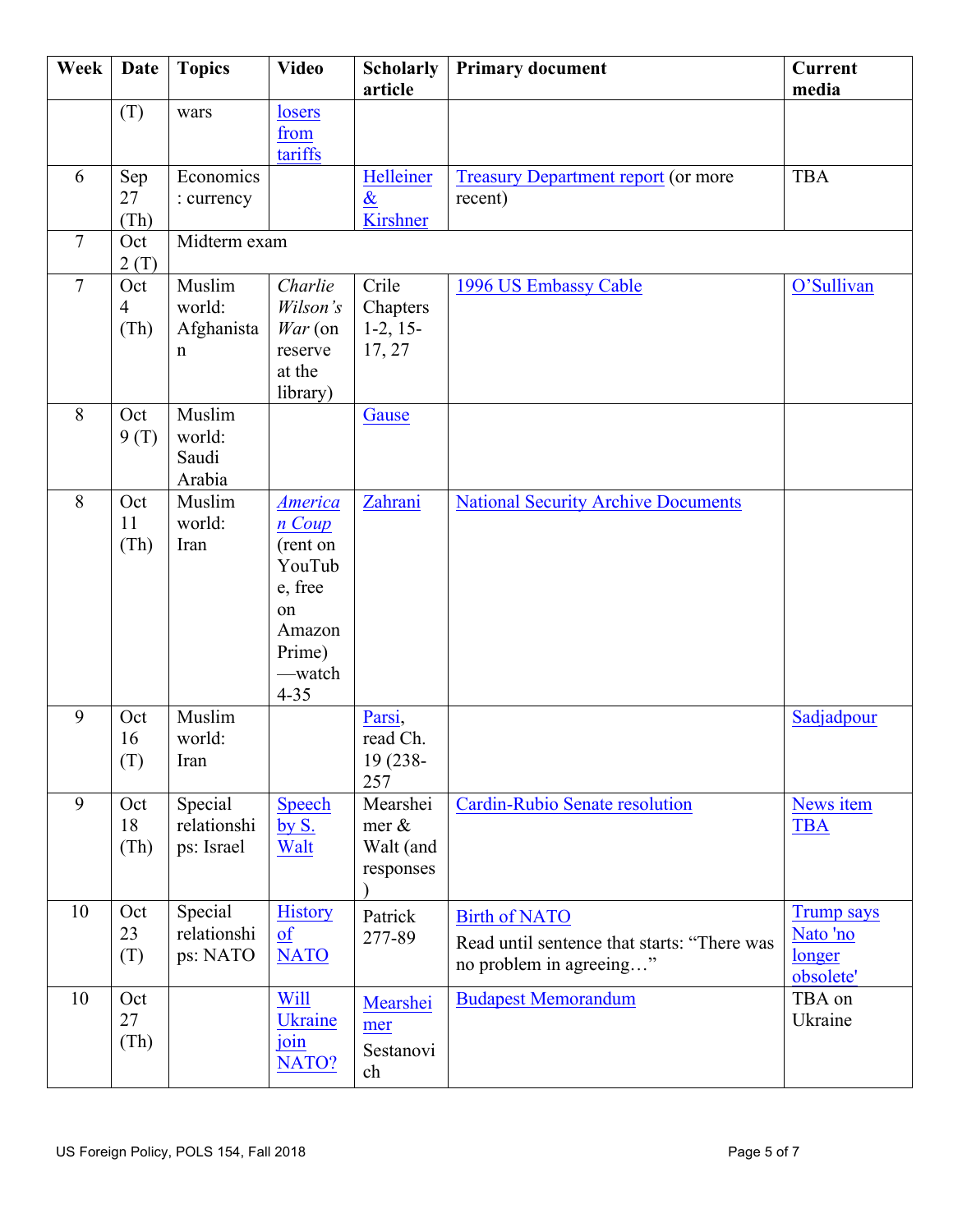| Week | <b>Date</b>              | <b>Topics</b>                                            | <b>Video</b>                                                                                               | <b>Scholarly</b><br>article                     | <b>Primary document</b>                                   | <b>Current</b><br>media |
|------|--------------------------|----------------------------------------------------------|------------------------------------------------------------------------------------------------------------|-------------------------------------------------|-----------------------------------------------------------|-------------------------|
| 11   | Oct<br>30<br>(T)         | Special<br>relationshi<br>ps: UK                         |                                                                                                            | Wilson                                          | <b>Interview with Neitzke</b>                             |                         |
| 11   | Nov<br>(Th)              |                                                          | Simulati<br>on                                                                                             |                                                 |                                                           |                         |
| 12   | <b>Nov</b><br>6(T)       |                                                          | Simulati<br>on                                                                                             |                                                 |                                                           |                         |
| 12   | <b>Nov</b><br>8<br>(Th)  |                                                          | Simulati<br>on                                                                                             |                                                 |                                                           |                         |
| 13   | <b>Nov</b><br>13<br>(T)  | Ending the<br>Cold War:<br>Reagan                        | Ronald<br>Reagan:<br>The Life<br>and<br>Legacy<br>$-$ The<br>Cold<br>War<br>(watch<br>$06:30$ to<br>20:05) | Sestanovi<br>ch 221-42                          | Reagan speech                                             | Whited                  |
| 13   | <b>Nov</b><br>15<br>(Th) | Ending the<br>Cold War:<br>George<br>H.W.<br><b>Bush</b> | George<br>H.W.<br><b>Bush</b><br>(times)<br>TBA)                                                           | Maynard<br>92-111                               | Beschloss & Talbott 421-50                                | Goldgeier               |
| 14   | <b>Nov</b><br>20<br>(T)  | Invasion<br>of Iraq                                      | Green<br>Zone (on<br>reserve<br>in the<br>library)                                                         | Halper<br>and<br>Clarke,<br>206-208,<br>218-226 | <b>Statement of Principles by New American</b><br>Century |                         |
| 14   | <b>Nov</b><br>22<br>(Th) | Thanksgiving, no class                                   |                                                                                                            |                                                 |                                                           |                         |
| 15   | <b>Nov</b><br>27<br>(T)  | Invasion<br>of Iraq                                      |                                                                                                            | <b>Monten</b>                                   | House Debate 359-66                                       | Van Buren               |
| 15   | <b>Nov</b><br>29<br>(Th) | Obama:<br>process                                        | <b>Obama</b><br>at War<br>$(02:50 -$<br>39:35)                                                             | Sanger<br>$26-44;$<br>335-47                    |                                                           | <b>Nasr</b><br>Chayes   |
| 16   | Dec<br>4(T)              | Obama:<br>use of<br>force                                |                                                                                                            | Waxman                                          | Obama interview on Syria                                  | <b>Dueck</b>            |
| 16   | Dec                      | Trump                                                    | <b>TBA</b>                                                                                                 | Kroenig                                         | <b>White House Briefing</b>                               | <b>Wittes</b>           |